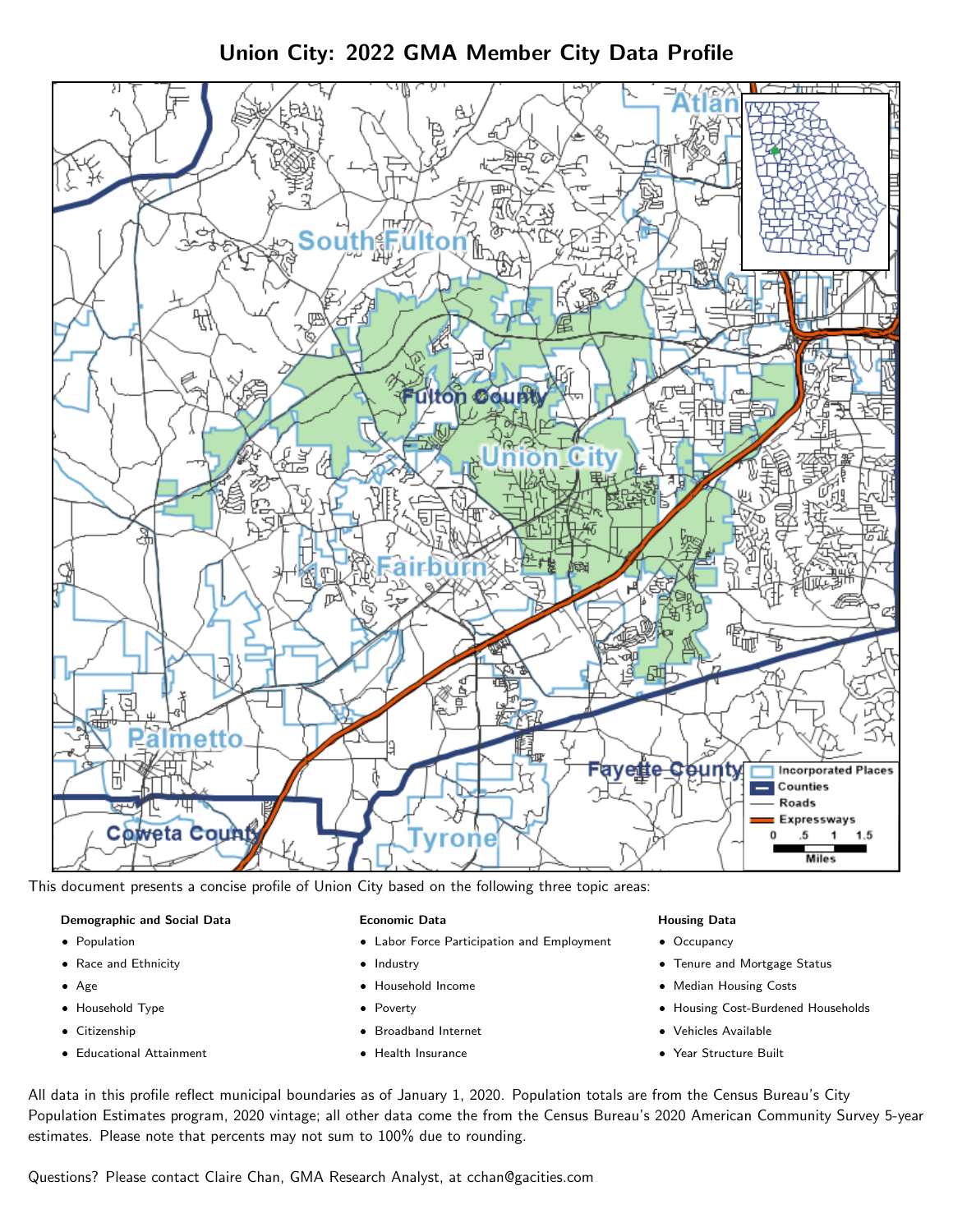# Union City: Demographic and Social





### **Citizenship**



Source: American Community Survey, 2020 5-year estimates, table B05002 Source: American Community Survey, 2020 5-year estimates, table B15002



Source: U.S. Census Bureau, City Population Estimates, 2020 vintage Source: American Community Survey, 2020 5-year estimates, table B03002

## Household Type



Source: American Community Survey, 2020 5-year estimates, table B01001 Source: American Community Survey, 2020 5-year estimates, table B11001

### Educational Attainment



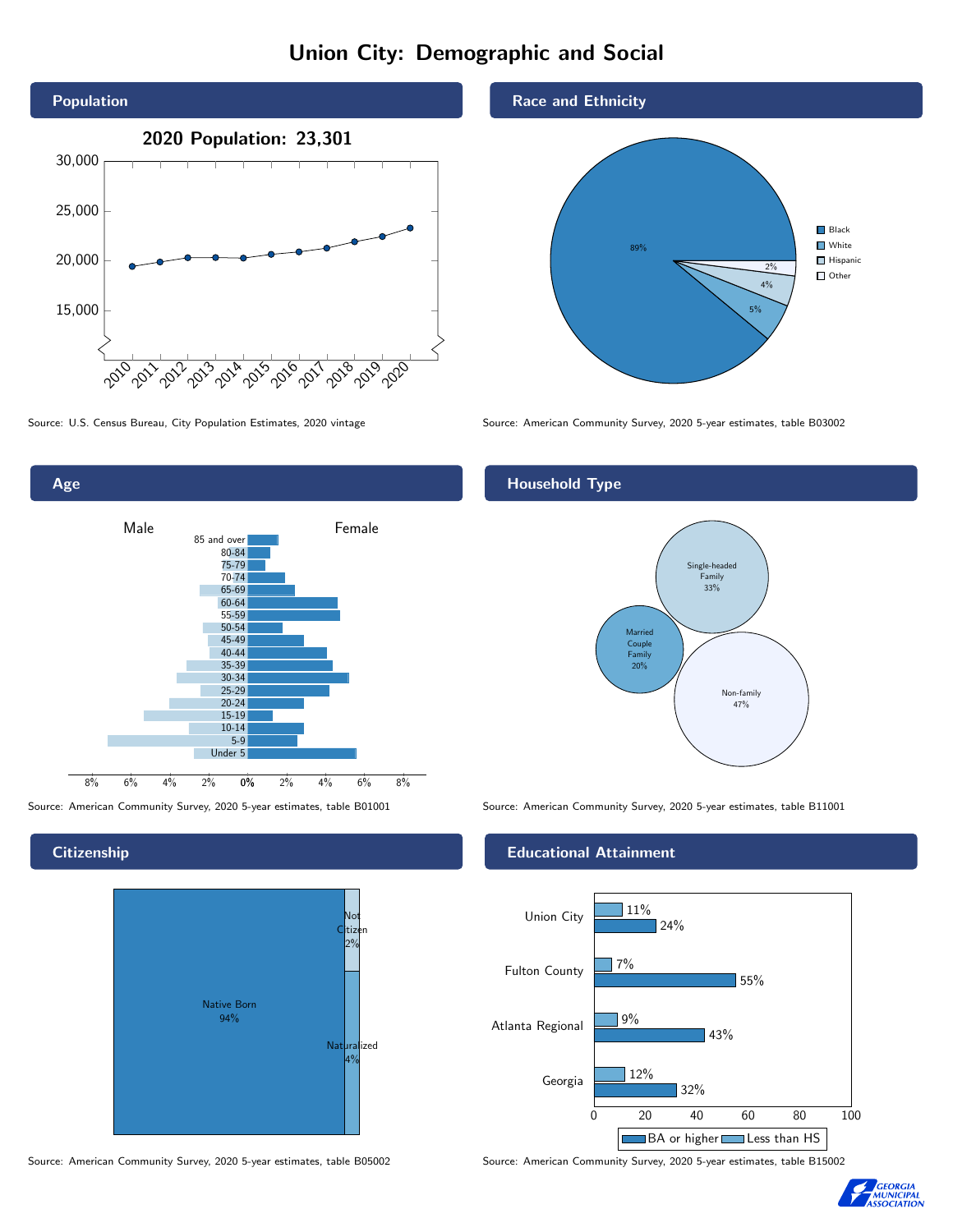# Union City: Economic



Source: American Community Survey, 2020 5-year estimates, table B23001 Note: Unemployment rate is based upon the civilian labor force.



Source: American Community Survey, 2020 5-year estimates, tables B19013 and B19025 Source: American Community Survey, 2020 5-year estimates, table B17010



Source: American Community Survey, 2020 5-year estimates, table B28002 Source: American Community Survey, 2020 5-year estimates, table B18135

## Industry

| Agriculture, forestry, fishing and hunting, and mining      | $0\%$ |
|-------------------------------------------------------------|-------|
| Construction                                                | $2\%$ |
| Manufacturing                                               | 7%    |
| <b>Wholesale Trade</b>                                      | 3%    |
| Retail Trade                                                | 11%   |
| Transportation and warehousing, and utilities               | 12%   |
| Information                                                 | $4\%$ |
| Finance and insurance, real estate, rental, leasing         | 4%    |
| Professional, scientific, mgt, administrative, waste mgt    | 15%   |
| Educational services, and health care and social assistance | 25%   |
| Arts, entertainment, recreation, accommodation, food        | 9%    |
| service                                                     |       |
| Other services, except public administration                | 3%    |
| Public administration                                       | 6%    |

Source: American Community Survey, 2020 5-year estimates, table C24030

## Poverty



#### Health Insurance